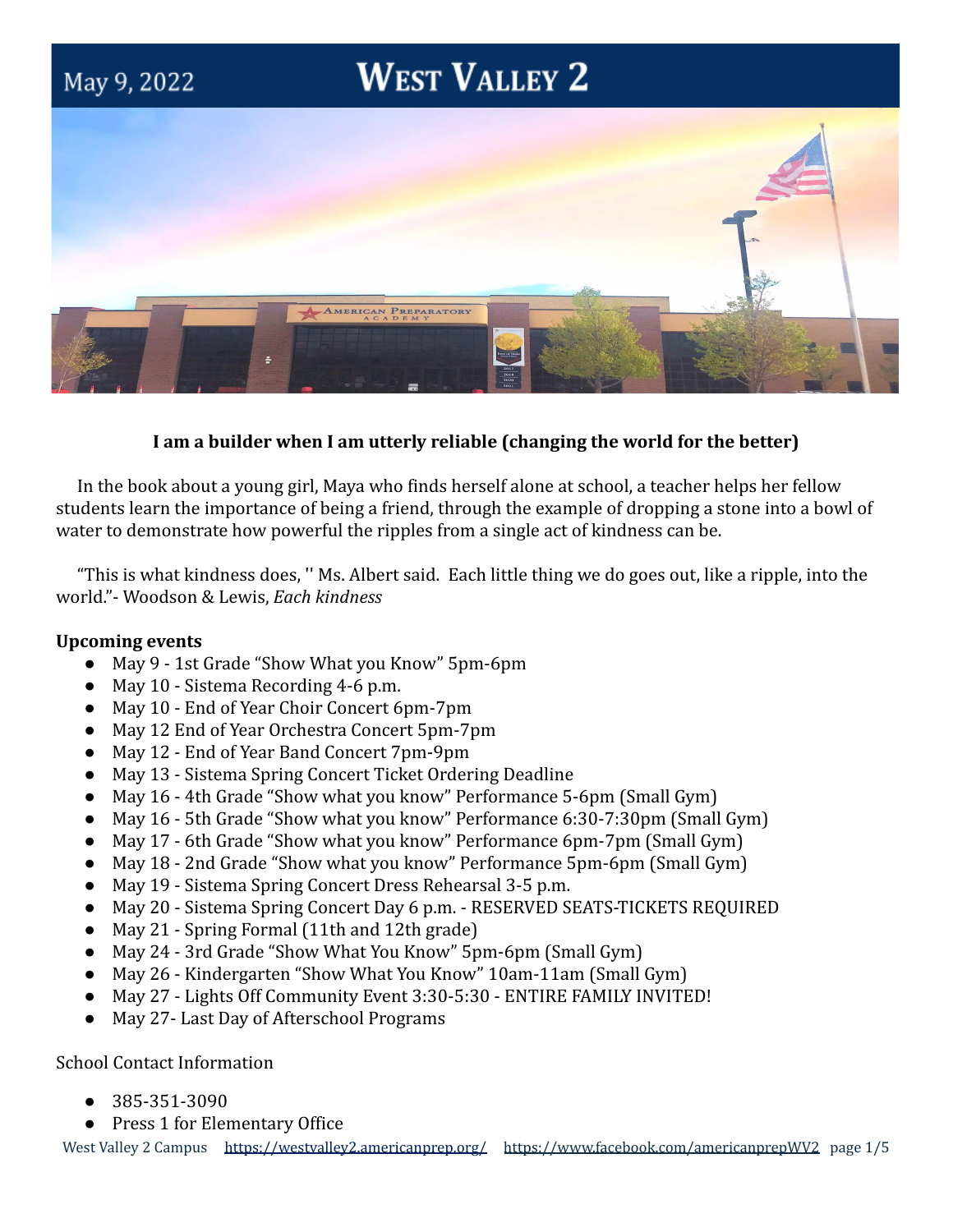- Press 2 for Junior High Office & Secondary attendance
- Press 3 for High School Office

# **Land Trust Election Notice**

Our annual Parent Advisory Committee (PAC) elections are coming up and we are looking for volunteers to serve for the 2022-2023 school year. The PAC participates with school administration in developing the Annual School Plan, in deciding how the Land Trust monies will be spent, and other matters important to our students at American Preparatory Academy. The PAC generally meets 4 times per year. Members of the PAC will be expected to participate in all of these meetings so that a quorum may be present to conduct business. There are no term limits; as long as the volunteer has students enrolled in the school and is actively participating, they are welcome to continue serving on the committee. If you are interested, please contact Rebecca Dailey Land Trust Grant Manager at landtrust@apamail.org no later than Monday, May 9, 2022 at 4pm.

Please include:

- Your name
- The campus you are running for
- Your students name and grade
- Your phone number and email address
- A short (70 words or less) paragraph on why you are interested in being on the committee.

The ballot link will go home as the last page of the May 13 newsletter and elections will run through Wednesday, May 18. The candidate who receives the most votes will be posted in your campus' May 20 newsletter. Thank you!

## **Re-enrollment**

The re-enrollment deadline is vastly approaching. Please make sure to re-enroll your student(s) for the upcoming 2022-23 school year. If you have any questions or concerns, please contact Mrs. Lautaimi Registrar at [llautaimi@apamail.org](mailto:llautaimi@apamail.org) Skyward link to re-enroll: <https://skyward.iscorp.com/scripts/wsisa.dll/WService=wseduamerprepacaut/seplog01.w>

# **Geography Fair**

Parents! We are in need of some volunteers to help judge for our upcoming 9th grade Geography Fair. On the day of the fair, parents will be given a judging sheet and asked to walk around and hear the students' presentations. It is a fun atmosphere and all the students are eager to show off their hard work. The Geography Fair is on May 18th at 2:15 in the large gym. If you are able to join us, please contact Mrs. Taylor or Mrs. Nunez etaylor@apamail.org lnunez@apamail.org

# **Instructors Needed**

Our Campus is in need of Instructors. We gladly welcome our APA families or friends that would like to come and be a part of our elementary team. If you are interested, click the link to fill out an application. <https://bit.ly/3t67NBj>

# **USBE Special Needs Scholarship Opportunity**

School districts and Charter schools are required by Utah Law, 53A1a-704(10), to inform parents of students with IEPs enrolled in public schools, of the availability of a scholarship to attend a private school through the Carson Smith Scholarship Program. The Carson Smith Special Needs Scholarship Program (CSS) provides tuition assistance for those who would qualify for special education and related services in public schools, preschool eligible special needs students enrolled in ineligible private schools. The

West Valley 2 Campus <https://westvalley2.americanprep.org/> <https://www.facebook.com/americanprepWV2> page 2/5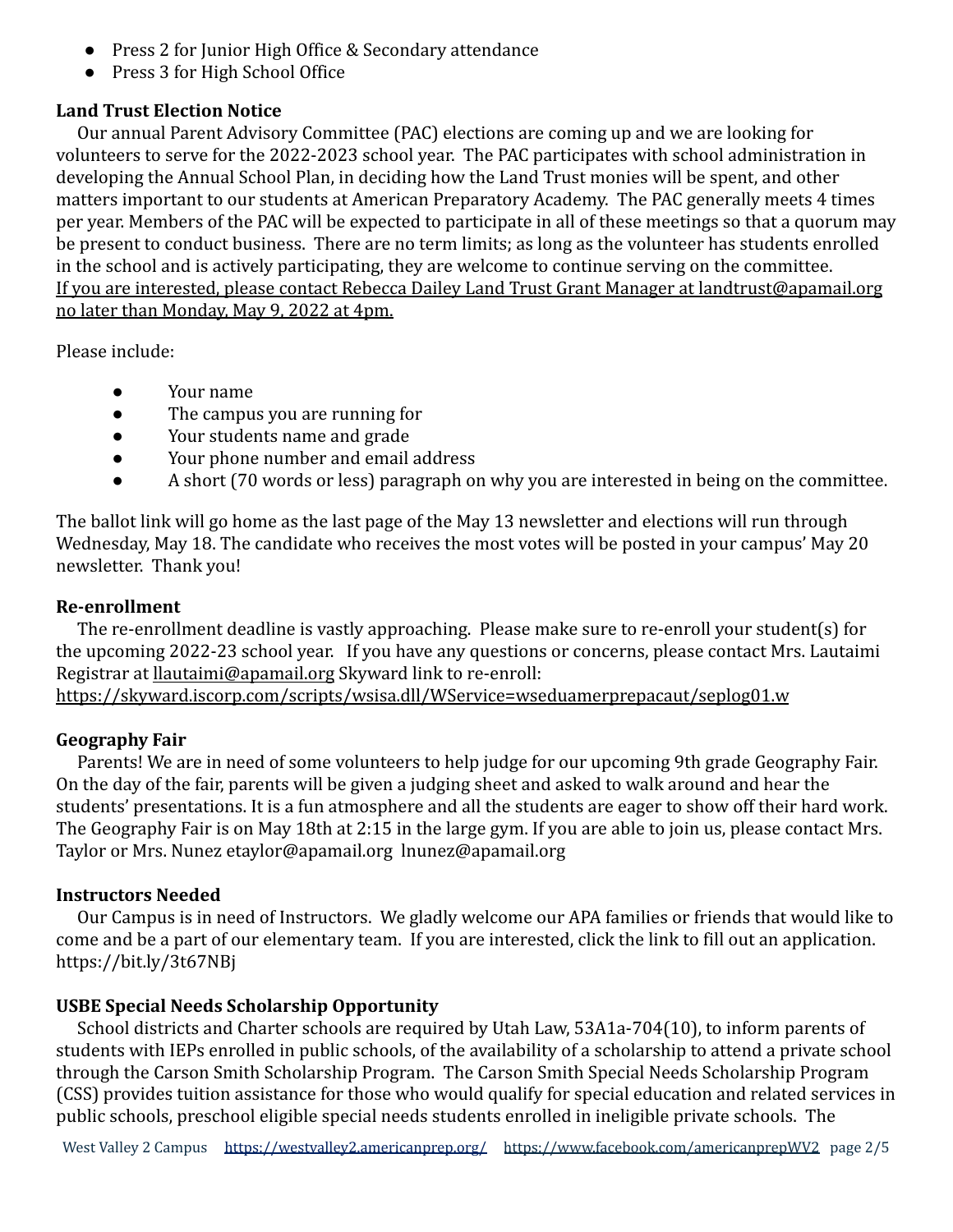scholarship is for students through  $12<sup>th</sup>$  grade (3-21 year of age), whose parents choose an eligible private school. For more information on the scholarship, deadline schedule and funding schedule, please visit <https://www.schools.utah.gov/specialeducation/programs/carsonsmithscholarship>

## **Buddy Poppy**

In preparation for our Memorial Day Assembly. Buddy Poppy donation envelopes are being ordered to go home with your students.

These are the opening words of Colonel John McCrea's Immortal poem dedicated to the memory of the men and women who served, fought and died in France during World War 1. The poppies of which he wrote have become the true symbol of all those who have given their lives in our nation's Wars.

The poppy has become recognized as the memorial flower in countries around the world. It is distributed by veteran's organizations in Europe, North America, and in most of the countries of the British Commonwealth.

Since 1922, the Veterans of Foreign Wars of the United States has conducted an annual distribution of "Buddy" poppies to raise funds for its charitable programs on behalf of the needy and disabled veterans, and the surviving family members of deceased veterans.

#### POPPIES EVERYWHERE

Today, buddy poppies are distributed by posts and auxiliary of the VFW in every state of the union and in dozens of other countries. Some 14 million are distributed annually; most of them during the period preceding Memorial Day and Veterans Day, but many of them at other times of the year.

More than 11 million dollars is raised each year through the distribution of the Buddy poppies - - all of it strictly accounted for and dedicated entirely to Veterans welfare. Under the unique VFW distribution system, the proceeds of the distribution are divided between the national, state, and local charitable purposes.

### *When you make a donation ...*

you have contributed to the Veterans of Foreign Wars National Home for Children of deceased or disabled veterans at Eaton Rapids, Michigan... to the National VFW rehabilitation services in Washington, DC... to the VFW rehabilitation service in your own State... and to direct assistance programs for needy and disabled veterans and active service members and their families in your own community.

The services made possible through your donation are available to ALL needy veterans, active service members and their families - - not just those who are Veterans of Foreign Wars. Hundreds of thousands of non-members are assisted with disability claims and served in hospitals each year by Veterans of Foreign Wars.

### How can so little do so much?

The person from whom you received your poppy is a volunteer. Their supervisor is a volunteer and the people who helped organize the distribution are volunteers. Their only pay is the satisfaction which comes from devoting time and effort to a worthy cause. However, there is someone who does get paid. The disabled veterans who assembled the poppy from the original parts receives a nominal sum for their work. The amount is small, but it does help them buy the little luxuries which make hospital life tolerable and it does permit them to purchase a gift now and then for their loved ones at home.

When you are handed a "Buddy Poppy", give generously.

And when you wear your Poppy, do it proudly.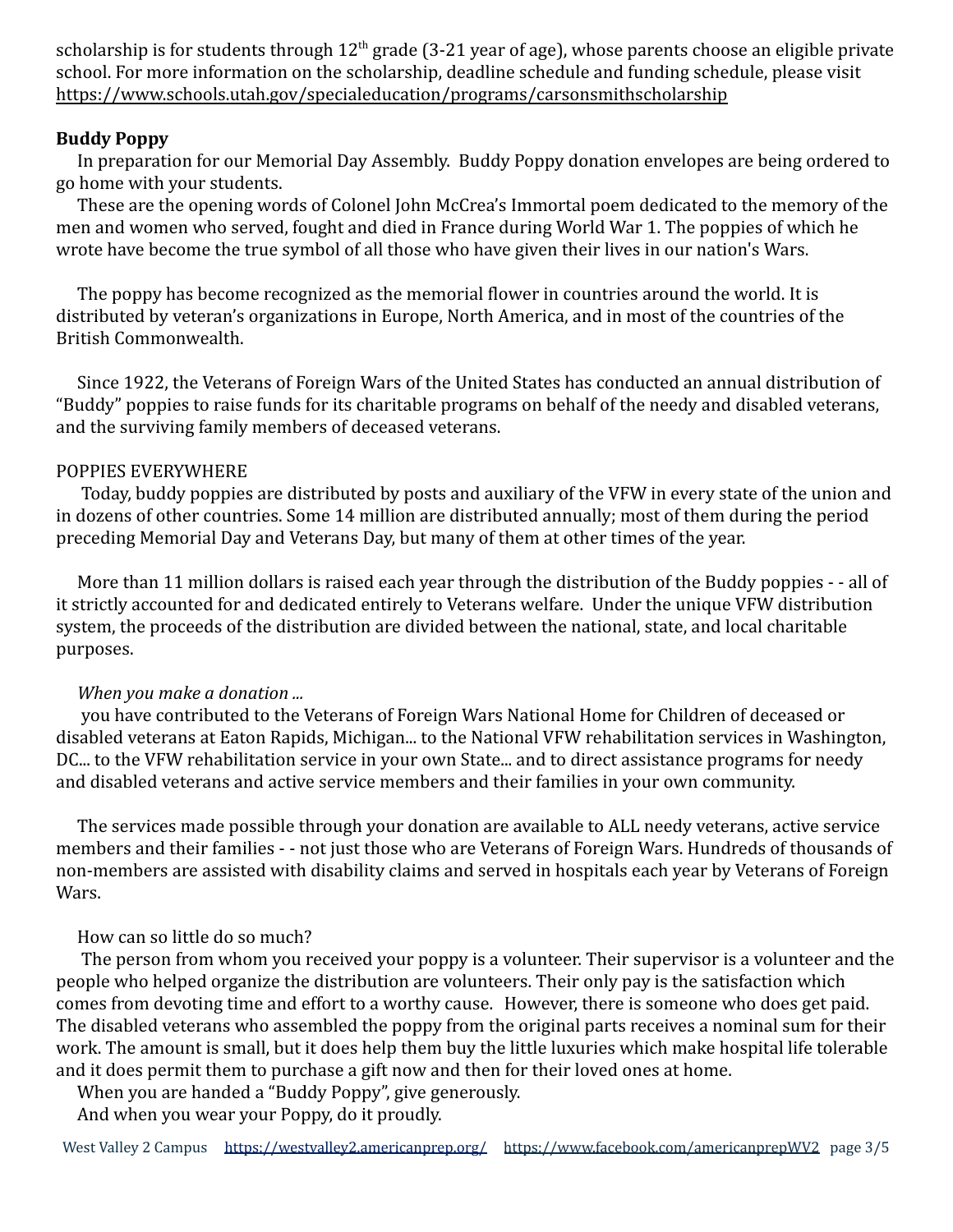And when you see VFW and auxiliary volunteers working in veteran's hospitals, visiting the sick and helping them with their problems, give them a word of greeting.

You are Partners in a great work.

# **APA Reading and Math Lesson Video Bank**

Did you know that there are videos for our math lessons on the APA website? This way, if your student is sick for a few days or if they just need another repetition of the teacher teaching it, to get their homework done, they can get the help they need. Just click on the math level your student is and click on the lesson, located on the left-hand side. <https://www.americanprep.org/math-and-reading-lessons/>

## **Elementary Yearbooks**

Elementary Yearbooks are still available! We have a limited number, which will be sold on a first-come, first-served basis. Please stop by the elementary office to purchase your yearbook, they are no longer available for purchase online. They are \$16 for a soft cover, full color yearbook.

# **After School Programs**

Welcome to another fun-filled week of music-making at Sistema Utah! It's hard to believe that there are only **four weeks left** to work with our Sistema students before school ends. The good news is that we have A LOT going on to help build up our students musically and to inspire them over the summer.

As our Sistema Utah "Take Flight" Spring Concert is **2 ½ weeks away**, our rehearsals are in full swing. Our students sound AMAZING! You are all in for a treat for our concert. It is also crucial that EACH Sistema Utah student - elementary and secondary - come each day of class so that they are ready to perform. Again, our special guest will be Alex Boye and your child will NOT want to miss this! **Next Tuesday, May 10th we have our Grand Finale Recording and need ALL students present. This includes elementary Sistema students and secondary club ensembles.**

Reserved tickets will be required for entrance to this amazing concert. We will have RESERVED seats which means that your seat numbers will be assigned and you will need to have a ticket to attend in person. As space is limited, each SISTEMA FAMILY will receive up to three tickets. The deadline to reserve tickets is Friday, May 13th. You may reserve your tickets [here](https://forms.gle/zrHmMyHrMVTHcSScA). We do anticipate this concert selling out, so please do not delay in requesting tickets. For those unable to attend in-person, we will have a livestream available.

Please place the following dates on your calendars. Those that have an amended schedule will be required to be in attendance to each rehearsal to ensure that they are ready to perform our grand finale. Thank you for helping your child to be successful for this once-in-a-lifetime concert.

- THIS Tuesday, May 10th 4-6 p.m. Grand Finale Recording EACH student needs to be present so that we have all necessary voices for our recording that we will be sending to Mr. Boye.
- Thursday, May 19th Dress Rehearsal Day ALL students will need to stay until 5 p.m. Mr. Boye will be coming to practice with us this day.